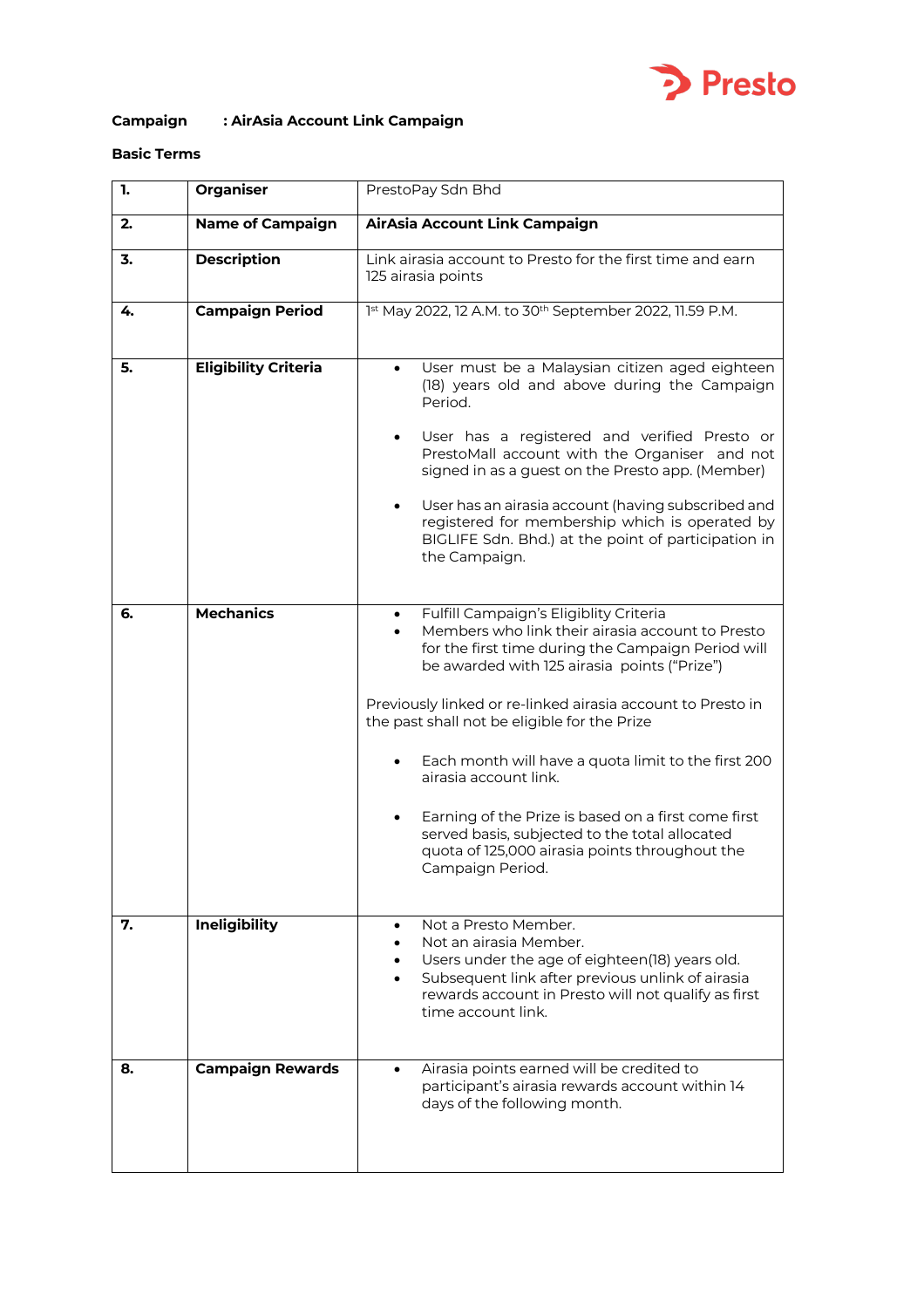

| Example:                                                                                                                     |
|------------------------------------------------------------------------------------------------------------------------------|
| Members that completed their airasia account link to<br>Presto during May will be credited within 14 days in June.           |
| Other airasia rewards Terms and Conditions apply.<br>$\bullet$<br>Click here for more information on airasia rewards<br>T&C. |

### **Other Terms & Conditions**

#### **1. INTRODUCTION**

- 1.1 This Campaign Standard Terms and Conditions ("Standard T&C") shall govern the Campaign that is organised by the Organiser as named in the Basic Terms. The Standard T&C shall be in addition to the terms as set out in the Basic Terms (the Basic Terms and the Standard T&C shall collectively be referred to as "Terms and Conditions").
- 1.2 The Campaign will be held during the Campaign Period as set out in the Basic Terms. The Organiser reserves the right to vary, postpone or reschedule the dates of the Campaign or extend the Campaign Period at its sole discretion.
- 1.3 The brief mechanism of the Campaign is set out in the Basic Terms. The Participants must adhere to the mechanism of the Campaign as may be briefed and communicated to the Participants by the Organiser from time to time during the Campaign Period.
- 1.4 The Eligibility Criteria of the Campaign is as set out in the Basic Terms.
- 1.5 The Organiser reserves the right to at any time, change, amend, delete or add to the Terms and Conditions and other rules and regulations including the mechanism of the Campaign at its absolute discretion.
- 1.6 The Organiser may terminate or suspend the Campaign at any time at its absolute discretion in which case, the Organiser may elect not to award any prize. Such termination or suspension will not give rise to any claim by the Participants. If the Campaign is resumed by the Organiser, the Participants shall abide by the Organiser's decision regarding resumption of the Campaign and disposition of the Prizes.

#### 2. **DISQUALIFICATION**

The Organiser reserves the right to disqualify Participants and/or revoke the Prize (at any stage of the Campaign) if:-

- The Participants are ineligible or does not meet any of the Eligibility Criteria; or
- The Participants breaches any of the Terms and Conditions or other rules and regulations of the Campaign or violated any applicable laws or regulations; or in the Organiser's sole determination, it believes that the Participants have attempted to undermine the operation of the Campaign by fraud, cheating or deception.
- In the event of a disqualification after the Prize has been awarded, the Organiser reserves the right to demand for the return of the Prize or payment of its value from the ineligible Participants.
- Whilst the Organiser will endeavour to conduct necessary verifications on the eligibility of Participants, failure to disqualify any ineligible Participants shall not be deemed a breach by the Organiser.

#### 3. **PROMOTIONAL ACTIVITES**

- 3.1 The Organiser and/or its affiliates reserve the right to send Whatsapp Instant Messaging (IM) or email notification to the Participants' mobile phone numbers or email address containing information and promotional activities regarding any other Presto promotions.
- 3.2 If a Participant does not wish to receive such IM or email, the Participant is required to inform the Organiser via email to opt-out from future promotions.

#### 4. **GOVERNING LAW**

4.1 The Terms and Conditions of the Campaign shall be construed, governed and interpreted in accordance with the laws of Malaysia.

#### 5. **LIMITATION OF LIABILITY**

5.1 The Participant acknowledges that his/her participation in the Campaign shall be at his/her own risks.